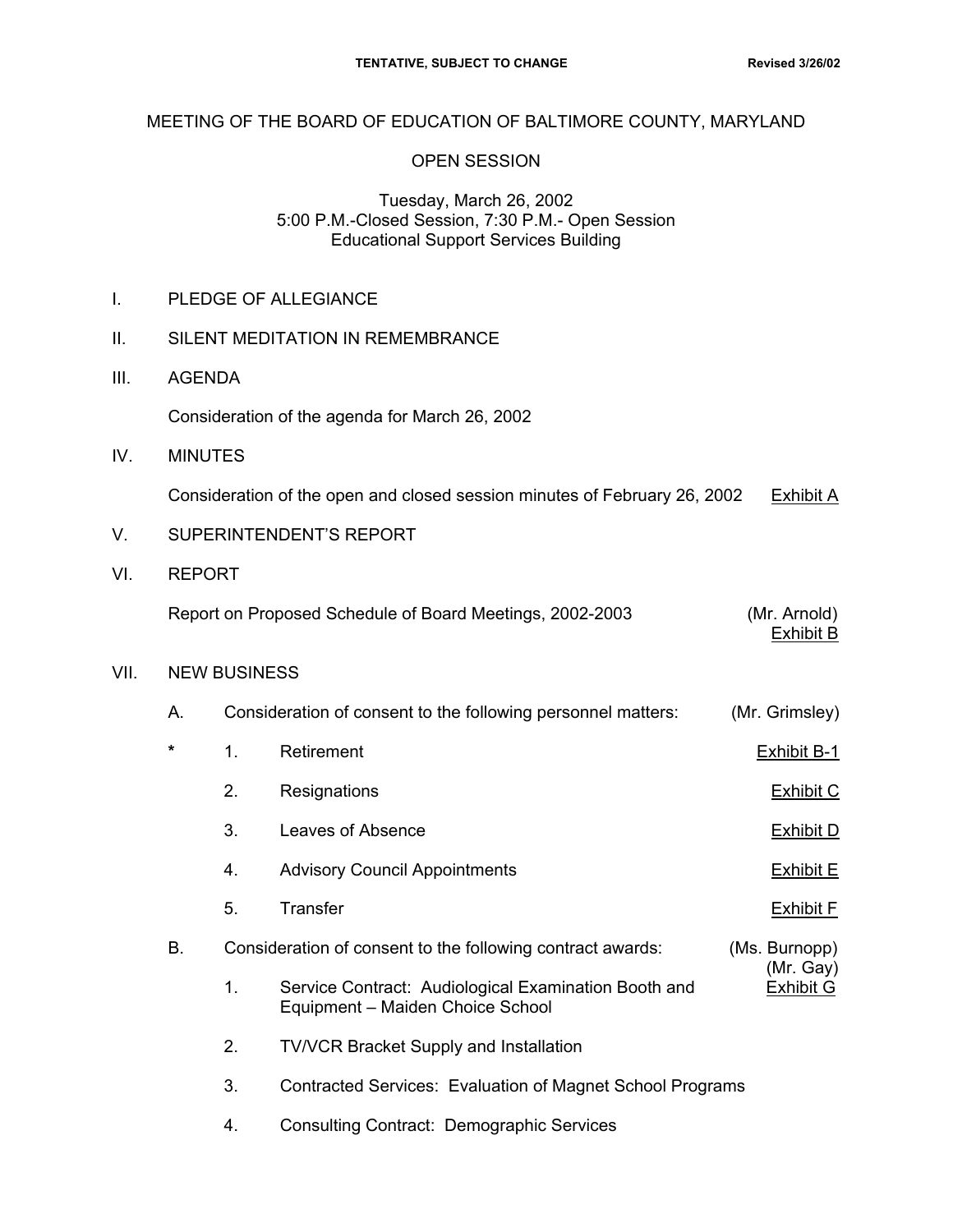|      | Board of Education   | March 26, 2002 |  |  |
|------|----------------------|----------------|--|--|
|      | Open Session Agenda  | Page 2         |  |  |
| VII. | NEW BUSINESS (Cont.) |                |  |  |

|        | $B-1.$ |     | Consideration of award of contract for life insurance                                                 | (Ms. Burnopp)<br>(Mr. Gay)<br><b>Exhibit G-1</b> |
|--------|--------|-----|-------------------------------------------------------------------------------------------------------|--------------------------------------------------|
| TABLED | $B-2.$ |     | Consideration of tax sheltered annuity plan vendors                                                   | (Ms. Burnopp)<br>(Mr. Gay)<br><b>Exhibit G-2</b> |
|        | C.     |     | Consideration of consent to the following Building<br>Committee recommendations:                      | (Building Committee)                             |
|        |        | 1.  | Major Maintenance Renovation Project - Charlesmont<br><b>Elementary School</b>                        | <b>Exhibit H</b>                                 |
|        |        | 2.  | Major Maintenance Renovation Project - Logan<br><b>Elementary School</b>                              | <b>Exhibit I</b>                                 |
|        |        | 3.  | Major Maintenance Renovation Project - Pinewood<br><b>Elementary School</b>                           | <b>Exhibit J</b>                                 |
|        |        | 4.  | Major Maintenance Renovation Project - Timber Grove<br><b>Elementary School</b>                       | Exhibit K                                        |
|        |        | 5.  | Fire Alarm and Sprinkler System Upgrades - Deer Park<br>Middle Magnet School                          | <b>Exhibit L</b>                                 |
|        |        | 6.  | Locker Replacement - Milford Mill Academy                                                             | <b>Exhibit M</b>                                 |
|        |        | 7.  | Door Replacement - Sandalwood Elementary School                                                       | <b>Exhibit N</b>                                 |
|        |        | 8.  | Track Replacement - Towson High School                                                                | <b>Exhibit O</b>                                 |
|        |        | 9.  | Window Replacement Projects - Various Elementary Schools                                              | <b>Exhibit P</b>                                 |
|        |        | 10. | Renovation of Behavior Management Resource Rooms -<br>Various Schools                                 | Exhibit Q                                        |
|        |        | 11. | Food Service Line Equipment for Major Maintenance<br>Renovation Projects - Various Elementary Schools | <b>Exhibit R</b>                                 |
|        |        | 12. | Fee Acceptance – Design Services for Stage Lighting<br>Replacement - Dundalk Middle School            | <b>Exhibit S</b>                                 |
|        |        | 13. | Fee Acceptance - Design Services for Performance Center -<br>Carver Center for Arts and Technology    | Exhibit T                                        |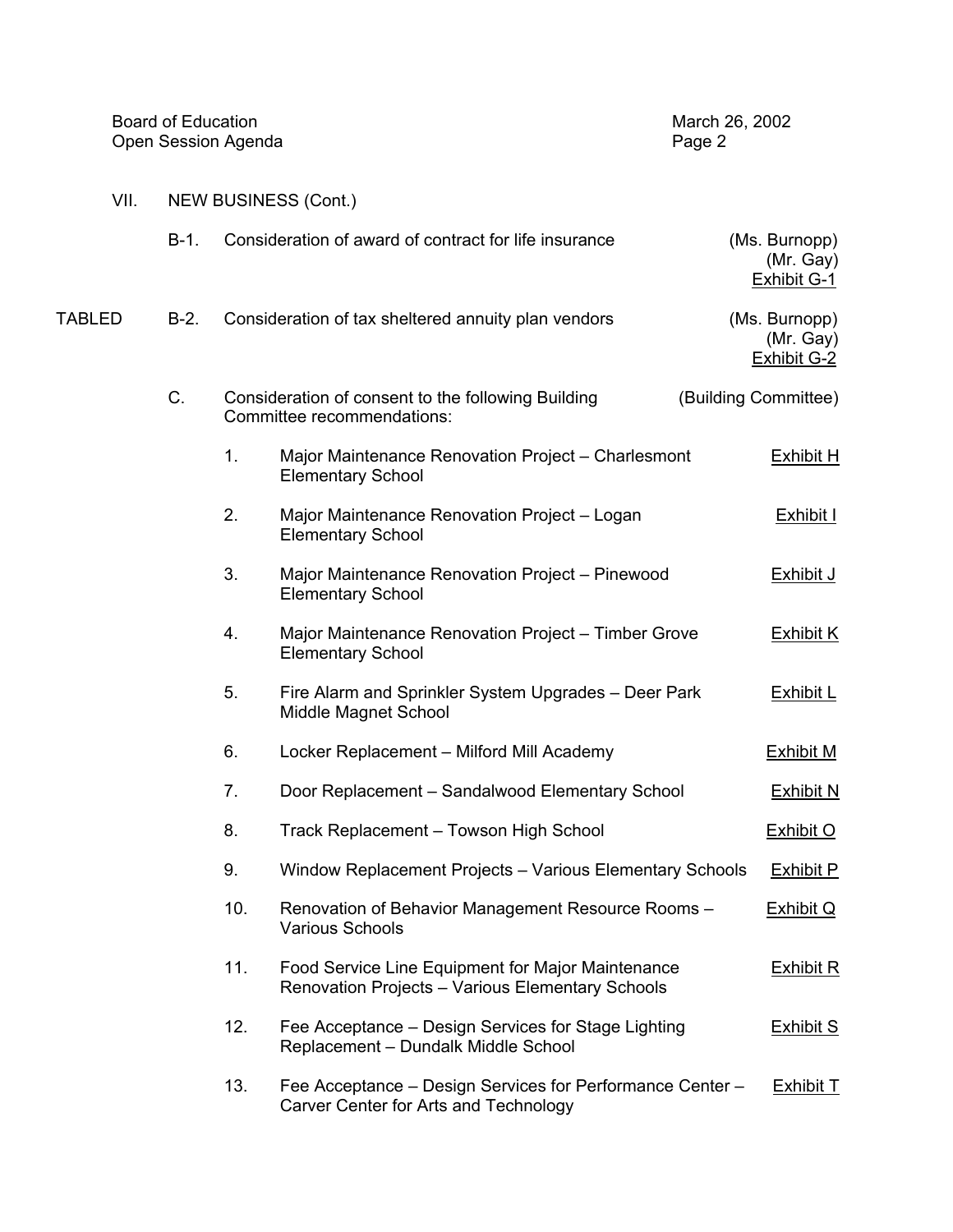| Board of Education  | March 26, 2002 |
|---------------------|----------------|
| Open Session Agenda | Page 3         |

# VII. NEW BUSINESS (Cont.)

|       |    | 14.                | Request for Acceptance of Alternate – Major Maintenance<br>Renovation Project - Chadwick Elementary School                          | Exhibit U         |
|-------|----|--------------------|-------------------------------------------------------------------------------------------------------------------------------------|-------------------|
|       |    | 15.                | Request for Acceptance of Alternate– Major Maintenance<br>Renovation Project - Oliver Beach Elementary School                       | <b>Exhibit V</b>  |
|       |    | 16.                | Request for Acceptance of Alternate - Major Maintenance<br>Renovation Project - Pine Grove Elementary School                        | <b>Exhibit W</b>  |
|       |    | 17.                | Request for Acceptance of Alternate – Major Maintenance<br>Renovation Project - Relay Elementary School                             | <b>Exhibit X</b>  |
|       |    | 18.                | Change Order - IT Communication Cabling for Major<br>Maintenance Renovation Project - Johnnycake Elementary<br>School               | <b>Exhibit Y</b>  |
|       |    | 19.                | Change Order - Electrical Services for Major Maintenance<br>Renovation Project - Various Elementary Schools                         | <b>Exhibit Z</b>  |
|       |    | 20.                | Change Order - Design Services for Major Maintenance<br>Renovation Project - Baltimore Highlands Elementary School                  | <b>Exhibit AA</b> |
|       |    | 21.                | Change Order - Design Services for Major Maintenance<br>Renovation Project - Grange Elementary School                               | <b>Exhibit BB</b> |
|       |    | 22.                | Increase to Contingency Funds for Major Maintenance<br>Renovation Projects - Various Elementary Schools                             | <b>Exhibit CC</b> |
|       |    | 23.                | Rescission of Award of Contract - Major Maintenance<br>Renovation Project - Fullerton Elementary School                             | <b>Exhibit DD</b> |
|       |    | 24.                | Fee Acceptance – Construction Manager at Risk Services for<br>Major Maintenance Renovation Project - Fullerton Elementary<br>School | <b>Exhbit EE</b>  |
|       | *  | 25.                | Information and Communication Technology Lab<br>Renovations - Chesapeake High School                                                | Exhibit EE-1      |
| VIII. |    | <b>INFORMATION</b> |                                                                                                                                     |                   |
|       | Α. |                    | Revised Rule 4118.1 - Tenure and Non-Tenure                                                                                         | <b>Exhibit FE</b> |
|       | В. |                    | Revised Rule 5140 - Enrollment and Attendance                                                                                       | <b>Exhibit GG</b> |
|       | C. |                    | Revised Rule 6114 - Inclement Weather                                                                                               | <b>Exhibit HH</b> |